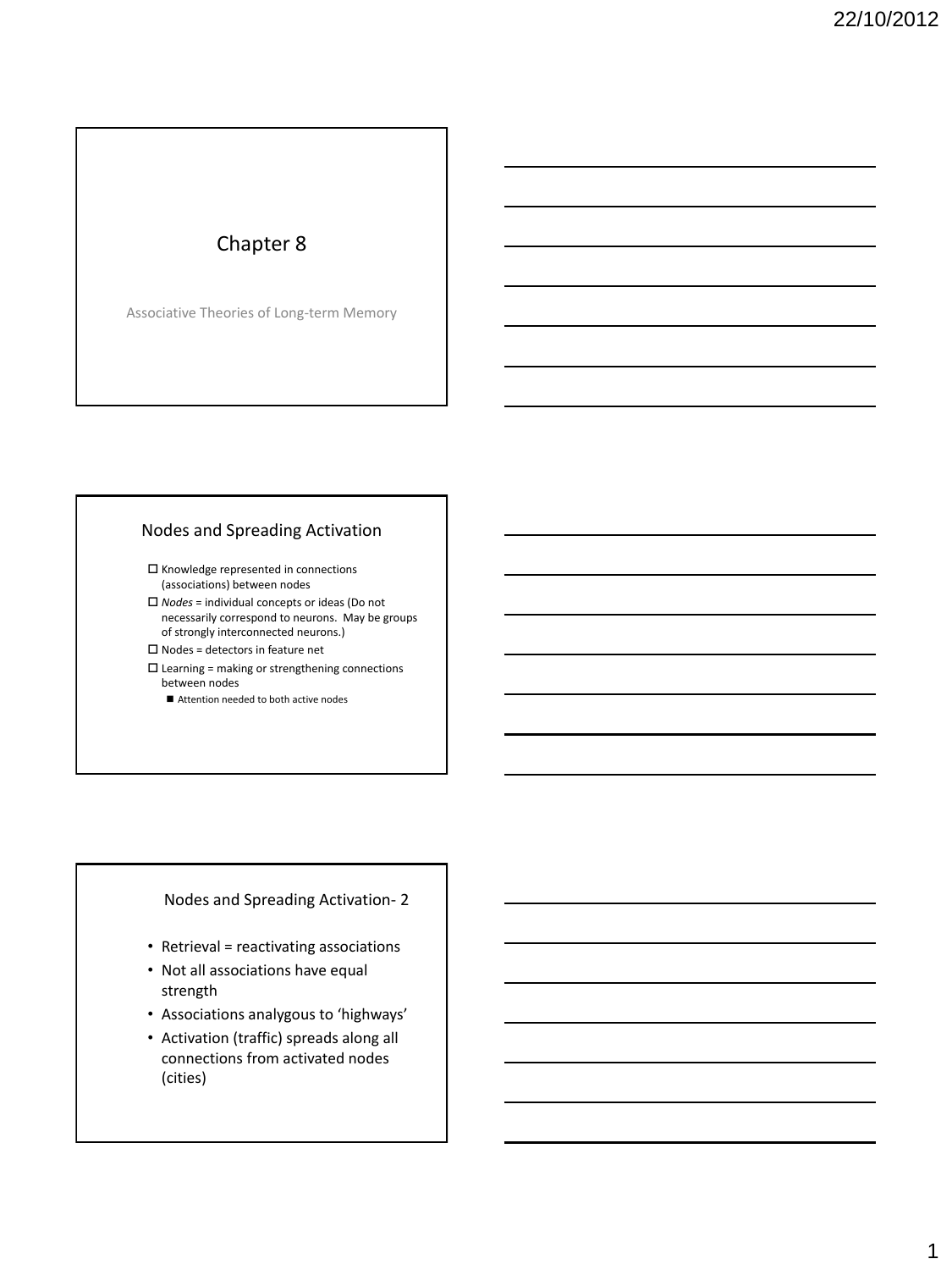### Nodes and Spreading Activation - 3

- Nodes like detectors in that they receive activation until threshold is reached & node "fires" & sends activation to connected nodes
	- $-$  Stronger connections  $\rightarrow$  spread more activation.
- *Subthreshold activation* partial activation insufficient to cause node to fire can *summate* with slightly later input & produce firing

#### Nodes and Spreading Activation - 4

 $\square$  Activation accumulates: a few strong inputs can activate a node, or many weak inputs can summate to achieve activation

 $\square$  Activation = attracting attention to node

 Get priming effect: prior input raises subthreshold activation level

Weak input can activate primed node

 $\square$  Nodes are not neurons, more likely collections of connected neurons (Hebb cell assembly)

□ Nodes in LTM include detectors

#### Nodes and Spreading Activation - 5

 $\square$  Connections between nodes vary in strength

- $\square$  Spreading activation is divided among all connections according to connection strength. Highway analogy.
- $\square$  Activation can spread from all active nodes  $\rightarrow$  nodes can be activated from more than one pathway.
- $\square$  <br> Assumption: Response of node can be larger or smaller depending on recency, frequency etc.
	- $\blacksquare$  Some nodes stronger = have more activation to spread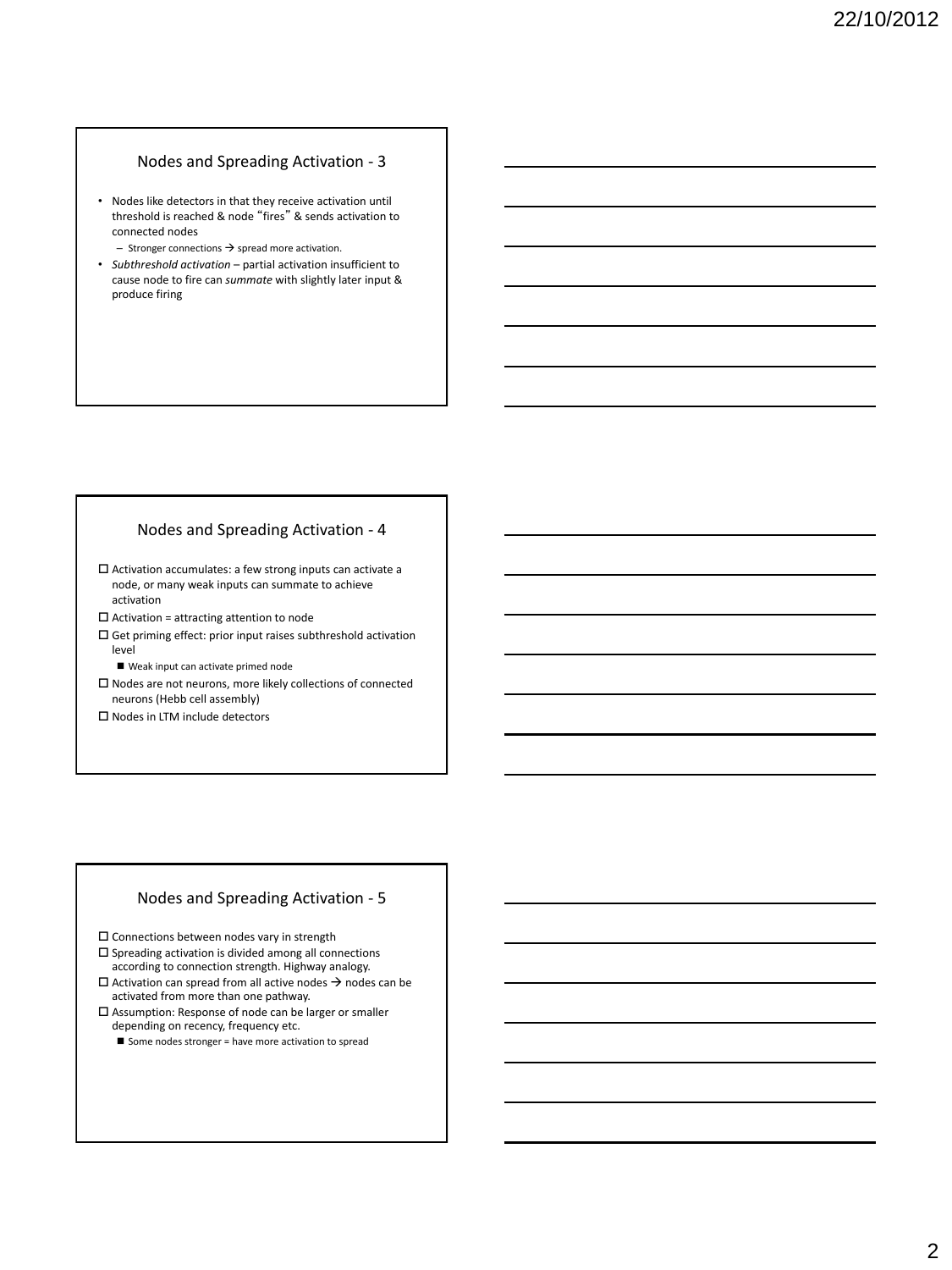### Evidence for the Network Model

Hints

 $\square$  In free recall giving categories (for categorized word list) or words associated with target words at input improves recall  $\Box$  Hints must have been associated with target info. during learning.

#### State-dependent Learning, Context reinstatement

- Recall thoughts, feelings at time of learning. Not necessary to be in same mental state or same location
- $\square$  Activation from multiple weak nodes (hints) may be sufficient to activate target node.

### Evidence for the Network Model - 2 Mnemonics

- Establish indirect but strong connections  $\Box$ One  $\rightarrow$  bun  $\rightarrow$  (visual image)  $\rightarrow$  target word
- Few retrieval pathways, so activation does not spread out
- Retrieval slow but accurate if indirect connections used; e.g. retrieving from 4<sup>th</sup> word in list to 5<sup>th</sup> or recalling backwards.

### Experimental Evidence

- Lexical Decision Task
	- Show Ss real words or pseudowords (e.g. *lorse* or *clume*
	- S indicates 'yes' if words was word shown or 'no'
- Meyer et al. presented pairs of letter strings: 2 words vs. 2 pseudowords vs 1 word + 1 nonword
	- 2 words, associated or not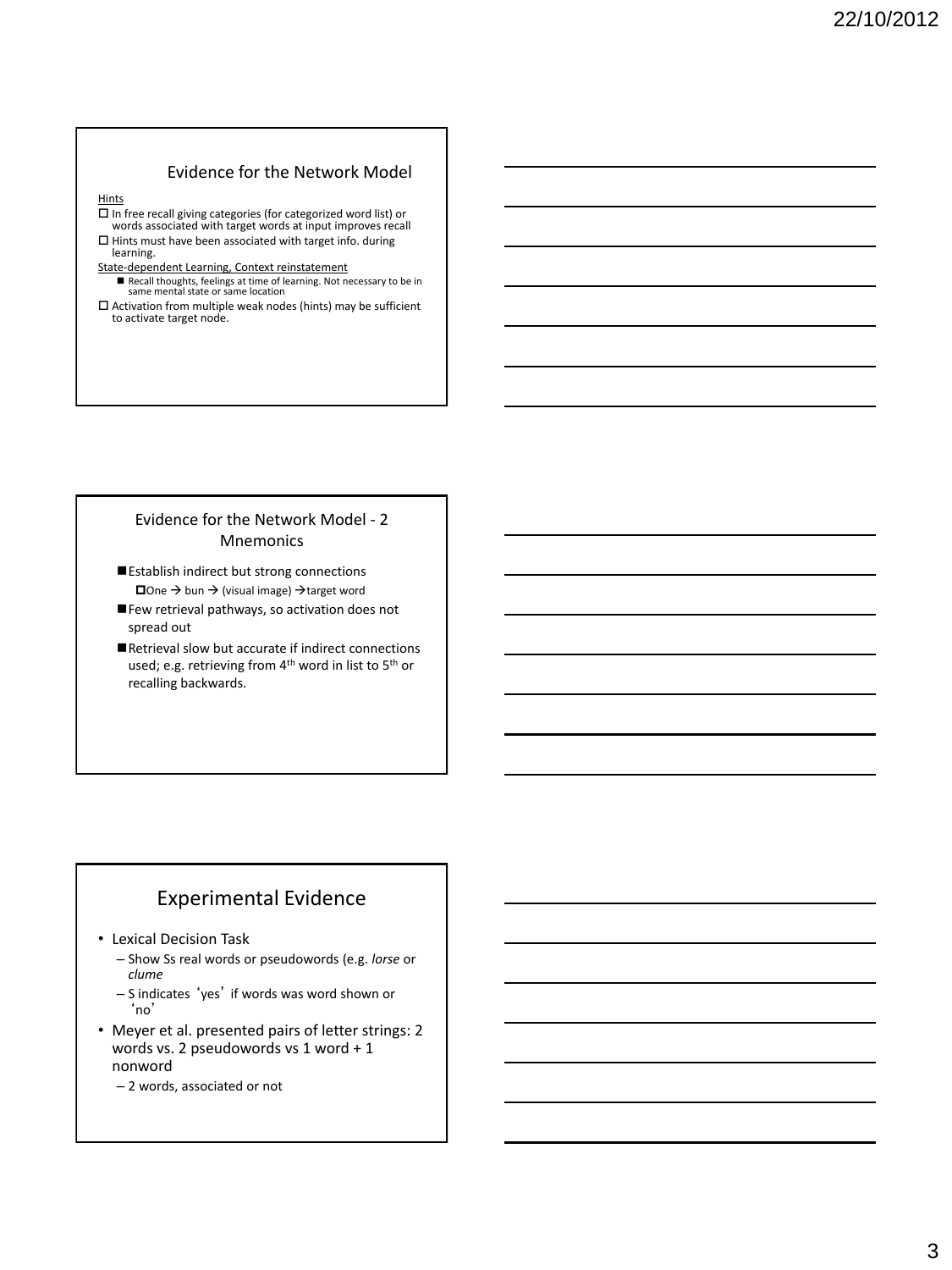# Lexical Decision Task

- S reads first word, activates relevant node, activation spreads to related nodes
- If second word is associated to first word, it will be activated
- Get faster response to 2nd word if it is associated to first
- Faster reponses to 'white' in 'black -- white' than 'white' alone or 'clome– white'

## Sentence Verification

- Present sentences:
	- A robin is a bird. vs. A robin is an animal.
	- A cat has claws. vs. A cat can breathe.
	- A canary has fins. (False)
- Suppose memory is hierarchical with categories & subcategories
	- Properties stored at highest level possible
		- *Principle of Nonredundancy*
	- E.g. Animals breathe, have nervous systems, etc
	- Properties specific to cats, stored at 'cat' level, not at 'animal' level



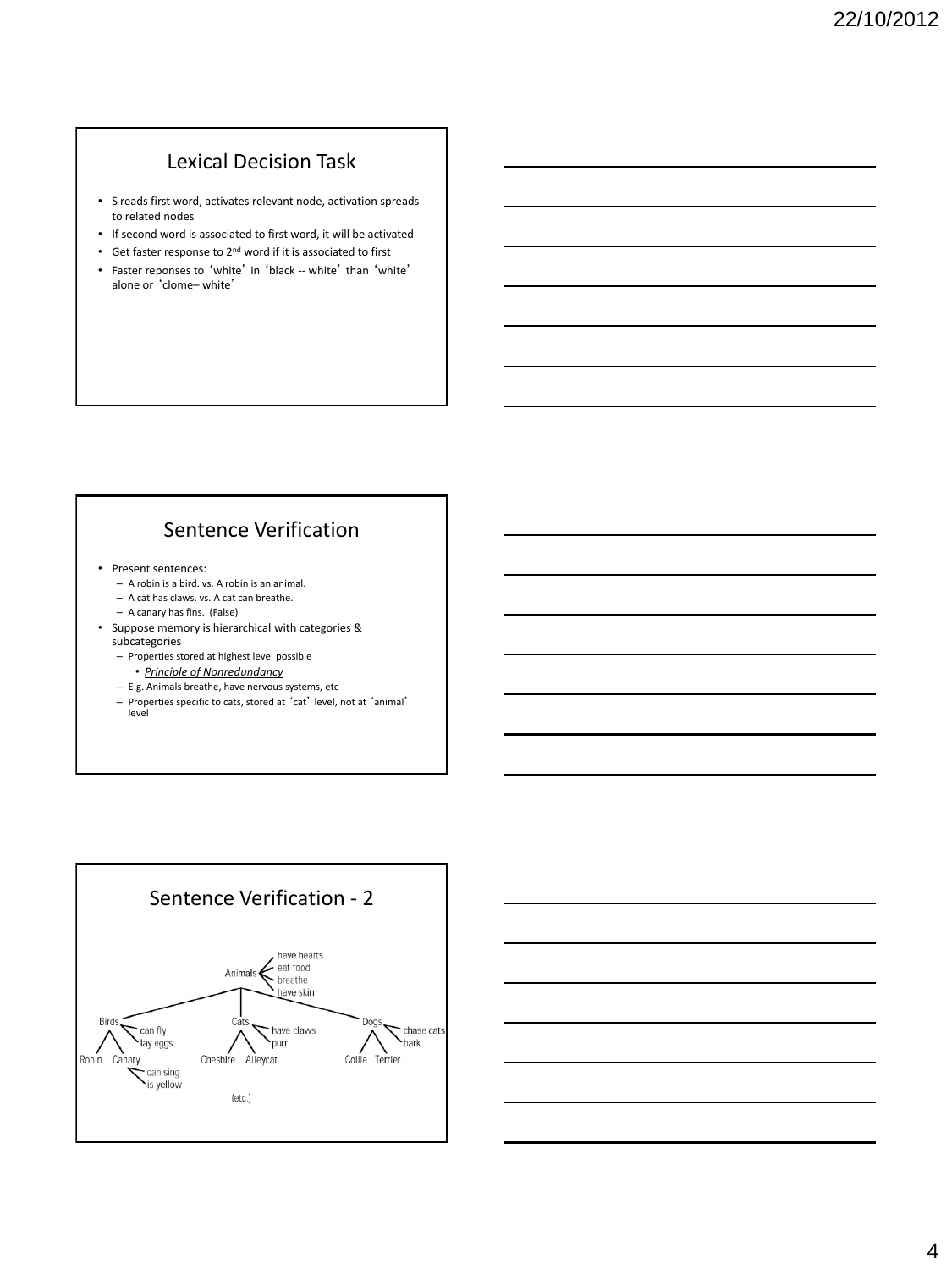# Sentence Verification - 3

- Prediction: faster responses if Ss have less "distance" to travel in order to verify or falsify sentence
- 'A robin is a bird,' should be faster than 'A robin is an animal.'
- Results: The more connections that need to be traveled, the slower the reaction time
- Note: Not all connections the same strength





## Typicality Effects

- Get faster response to 'A robin is a bird,' than to 'An emu is a bird.'
- $\bullet\ \rightarrow$  stronger connections for typical exemplars
- Get faster response to 'A peacock has feathers,' than to 'A robin has feathers."
- $\cdot$   $\rightarrow$  Feathers more associated directly with peacocks than robins as well as being associated with category 'birds'. – Nonredundancy principle violated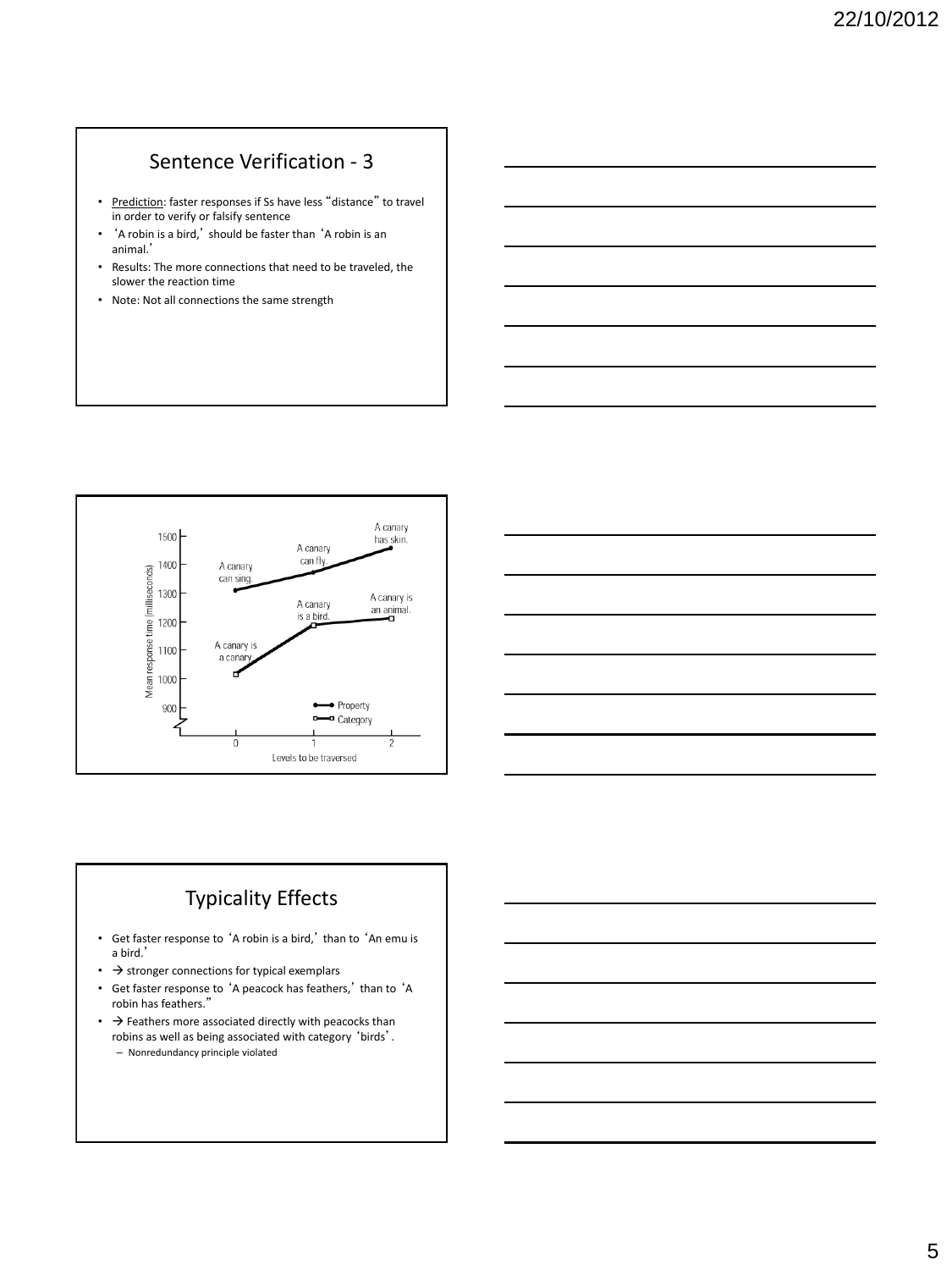#### Is LTM Storage Strictly Hierarchical?

Objects categorized in different ways

- Tomato vegetable
	- fruit
	- pizza topping
	- used in sandwiches
	- red object
	- nutritious

We now think LTM storage is network, not hierarchy

### Fan Effects

- We know a lot about some objects (e.g. robins) and much less about others (e.g. mockingbirds, aardvarks)
	- Colour? Food? Where do they live? What do their vocalizations sound like?
- More associations to 'robin' than to 'mockingbird'
- *Fan* refers to the number of associations extending from a node

## Fan Effects - 2

- $\square$  Total amount of activation is limited; activation must spread through all connecting nodes.
- $\Box$  The more nodes there are, the less strongly individual connecting nodes are activated
- $\square$  <br> Prediction: if two nodes differ only in the number of radiating connections (but not in the strength of the connections or the total activation from the node)
	- $\rightarrow$  faster responses for node with fewer connections
- $\Box~$  Robin node activated frequently  $\Rightarrow$  connections strong
- $\square \rightarrow$  Two factors working in opposite directions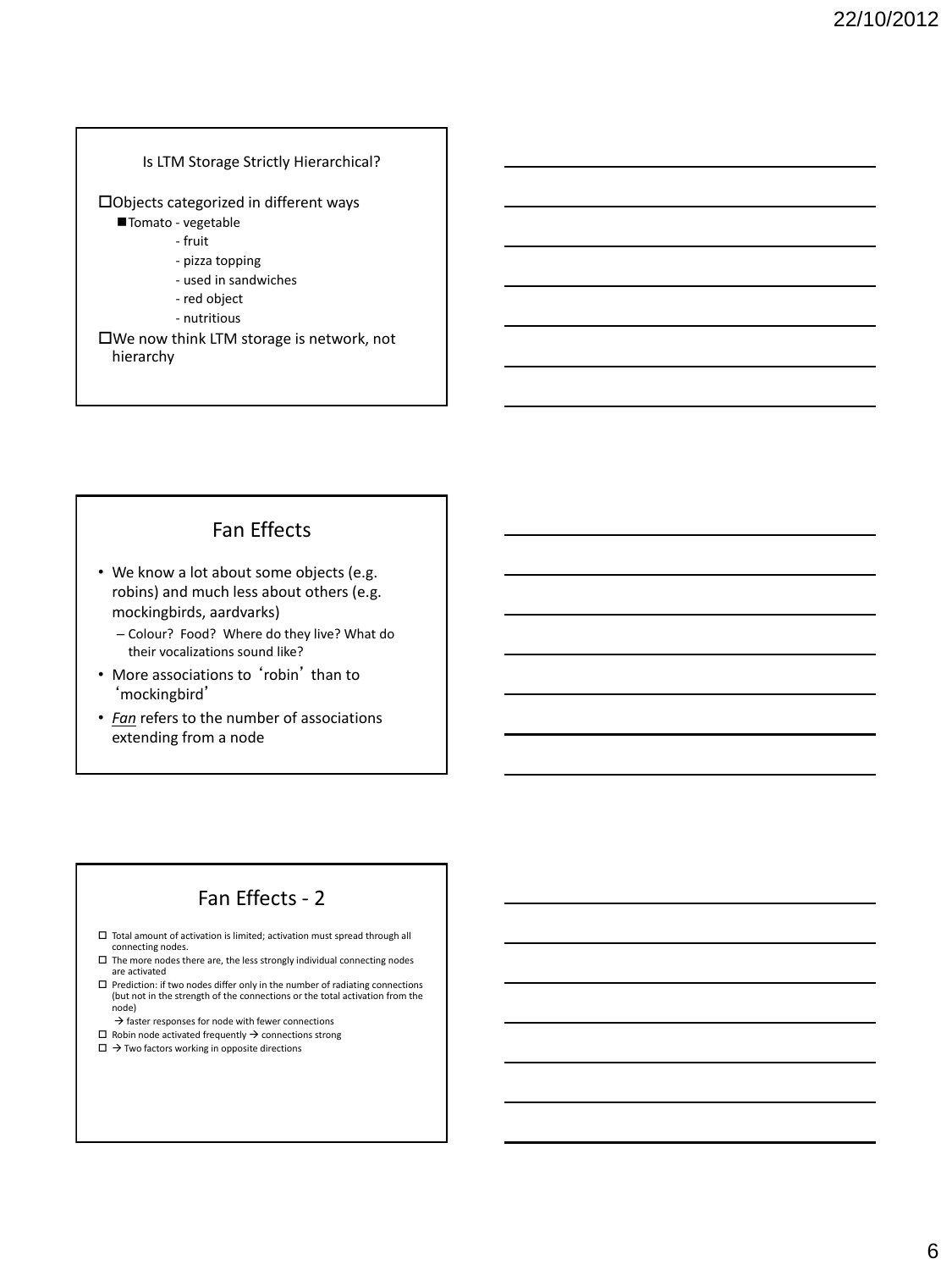## Fan Effects: Anderson

Anderson taught Ss sentences about people & locations.

□ Actors appeared in 1 or 2 locations

□ Locations had 1 or 2 people

 $\square$  <br> Amount of learning controlled. Number of connections to and from each node controlled.

 $\square$  Ss memorized sentences and were given recognition test.

 Response latency on recognition test depended on number of sentences about a person or location.

## Fan Effects: Anderson - 2

• Anderson, 1974 – Response Times

No. sentences about person

| No. sentences |      | っ     |
|---------------|------|-------|
| about place   |      |       |
| 1             | 1.11 | 1 1 7 |
| $\mathcal{P}$ | 1.17 | 1.22  |

### Searching Networks

- Compare searching neural network to – 1) encyclopedia
	- 2) Internet
- Encyclopedia has Table of Contents (items in serial order), index (items are alphabetical)
- Internet: Find sites with "key words"
	- Websites and encyclopedia entries often point to other useful sites (hyperlinks)
	- Need a way to rank relevance of various associations
- Importance of spread of activation from more than one starting point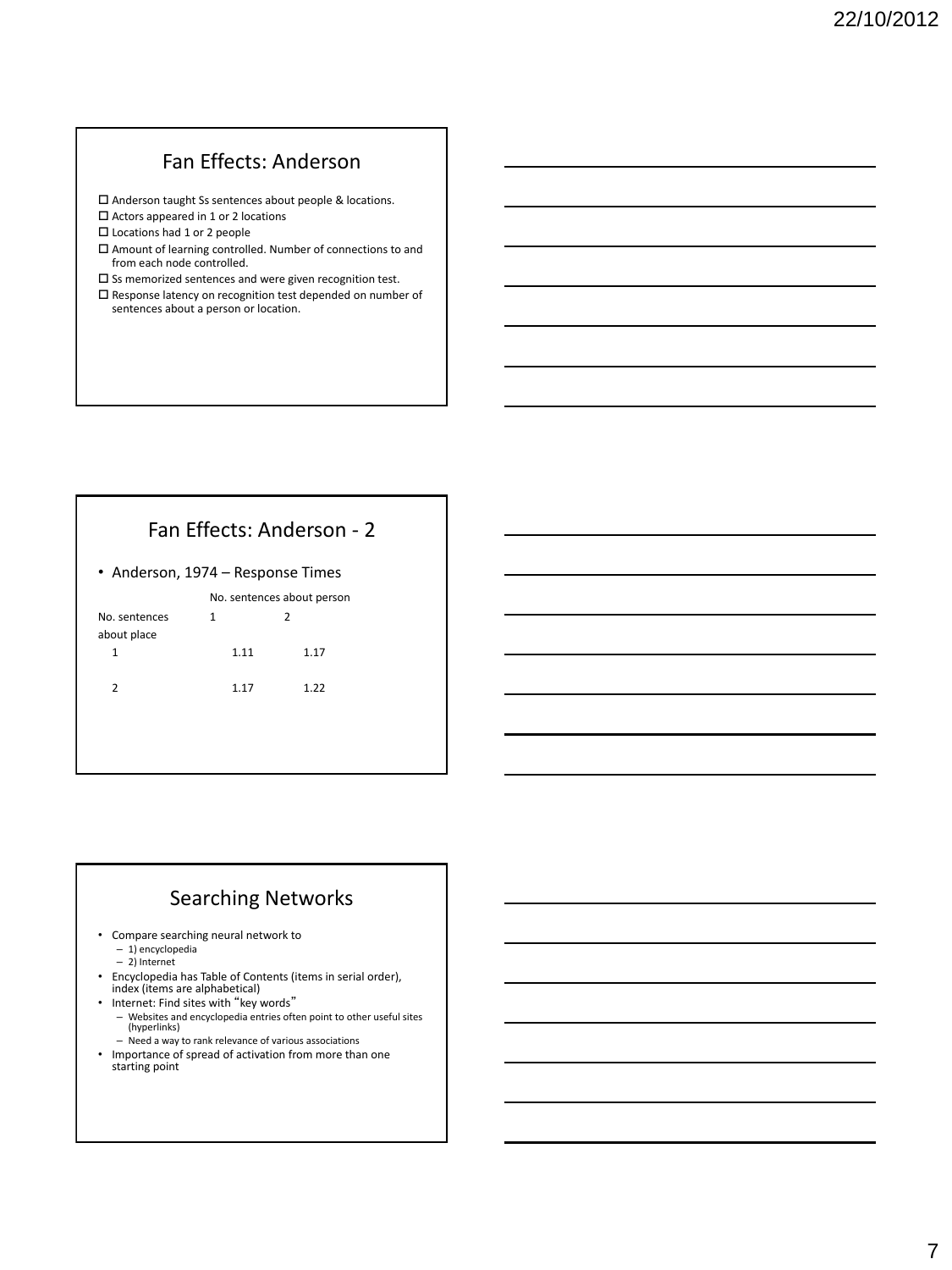## Entry Nodes

- Questions words in questions activate nodes, activation spreads  $\rightarrow$  retrieval of target information
- Free associations to environmental cues
- Can be perceptions entry from feature detectors (See Chapt. 3)
	- Detectors are nodes in the network linked to sense organs
- E. g. smell reminds you of a person or place or episode • Can be other thoughts – free association
- Feature nets directly linked to memory networks

### Different Types of Associative Links: Anderson's ACT-R Model (1976, 1980, 1993)

 $\square$  Nodes represent simple concepts (e.g. dog, cookie)

- Connections: *isa*, *hasa* represent different relationships (identity or equivalence, possession)
	- Connections represent syntactic role within the proposition
- $\square$  Basic unit: proposition = smallest unit of knowledge that can be true or false
	- Proposition can be represented as a sentence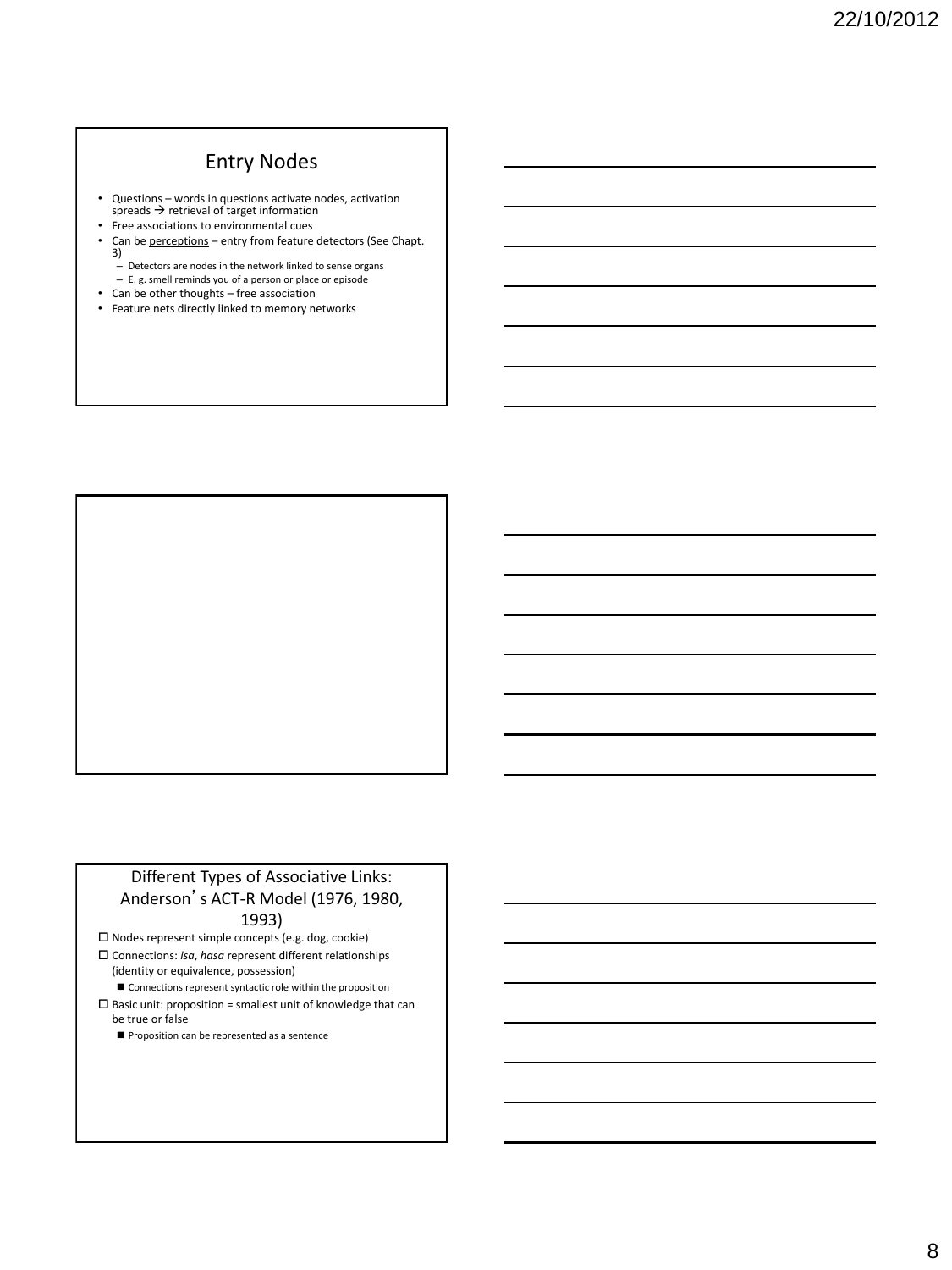# Anderson's ACT Model - 3

Ellipse represents the proposition

- Associations indicate syntactical relationships between elements
	- Agent or doer (noun)
	- Recipient of action, object (noun)
	- Relation or action (verb)







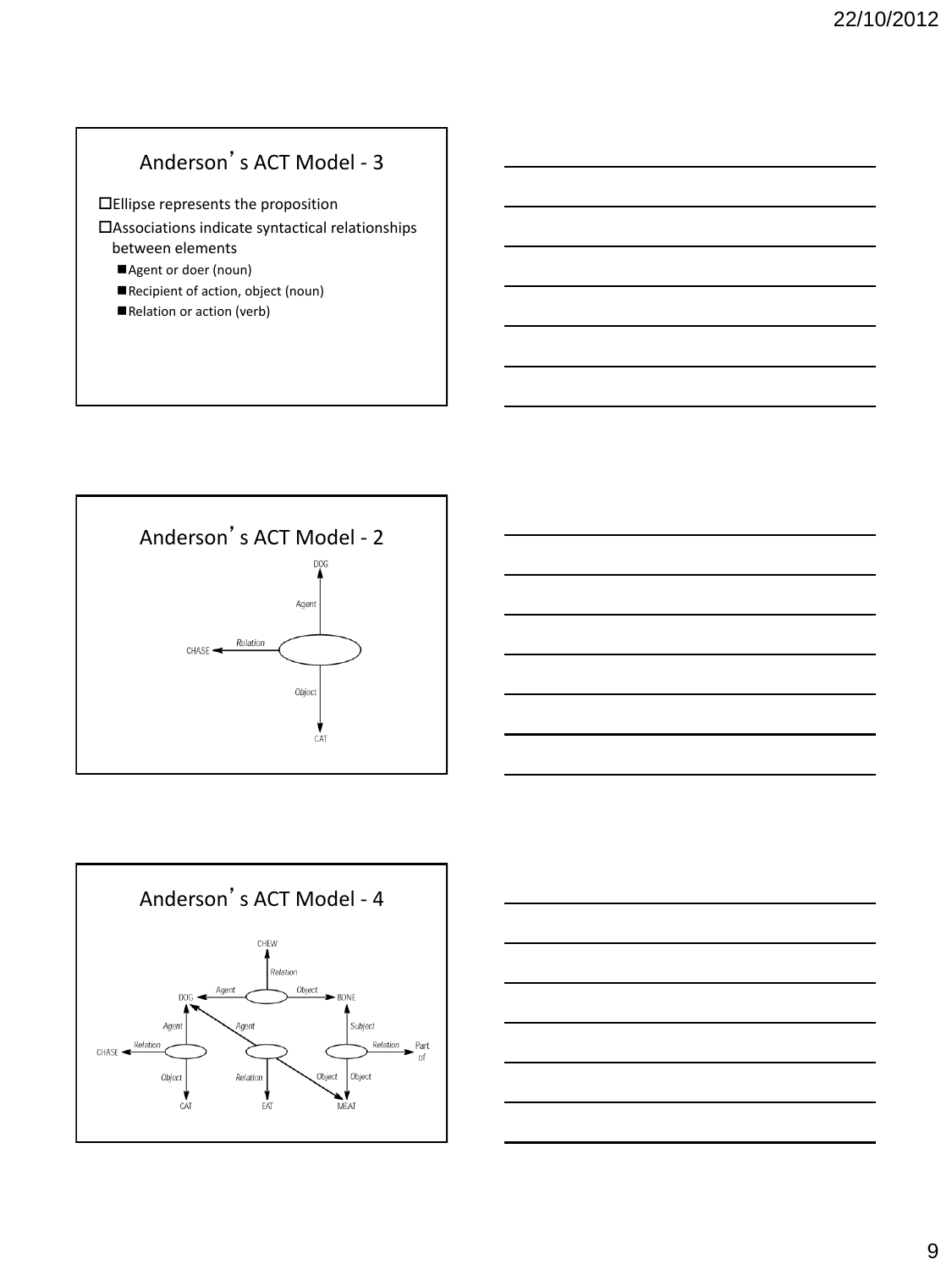# Anderson's ACT Model - 5

Type vs. Token nodes

- Type nodes: generic, general category (e.g. dogs)
- Token nodes: specific instance of a category (e.g. my dog)





Time and Location nodes (adjectival phrases)

Distinguish between timeless truths (generic knowledge) and specific episodes (episodic memory) or knowledge about specific objects rather than all objects in a class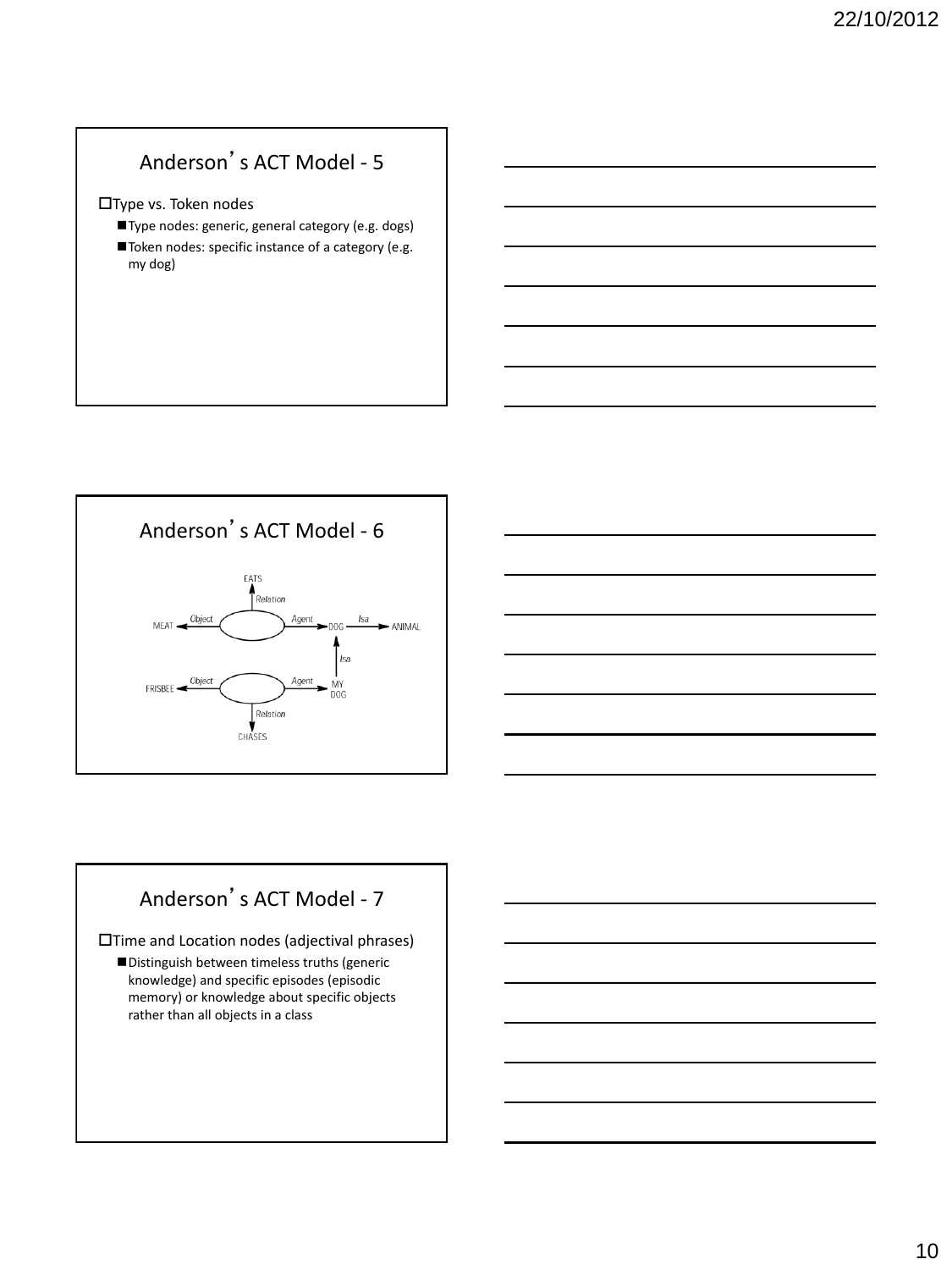



## Logic of Simulation

- Implement model on a computer.
- Have model learn some information.
- Give model questions to answer.
- Compare model's performance to performance of humans.
	- Same type of errors?
	- Variables produce same effects?
- Change assumptions to see when model works best.

## Tip of the Tongue (TOT)

Instrument used to calculate positions of celestial bodies. Invented before the sextant.

Candelabrum used in Jewish worship

Legendary warrior & hero of English poem

Another name for camel.

Russian sled pulled by 3 horses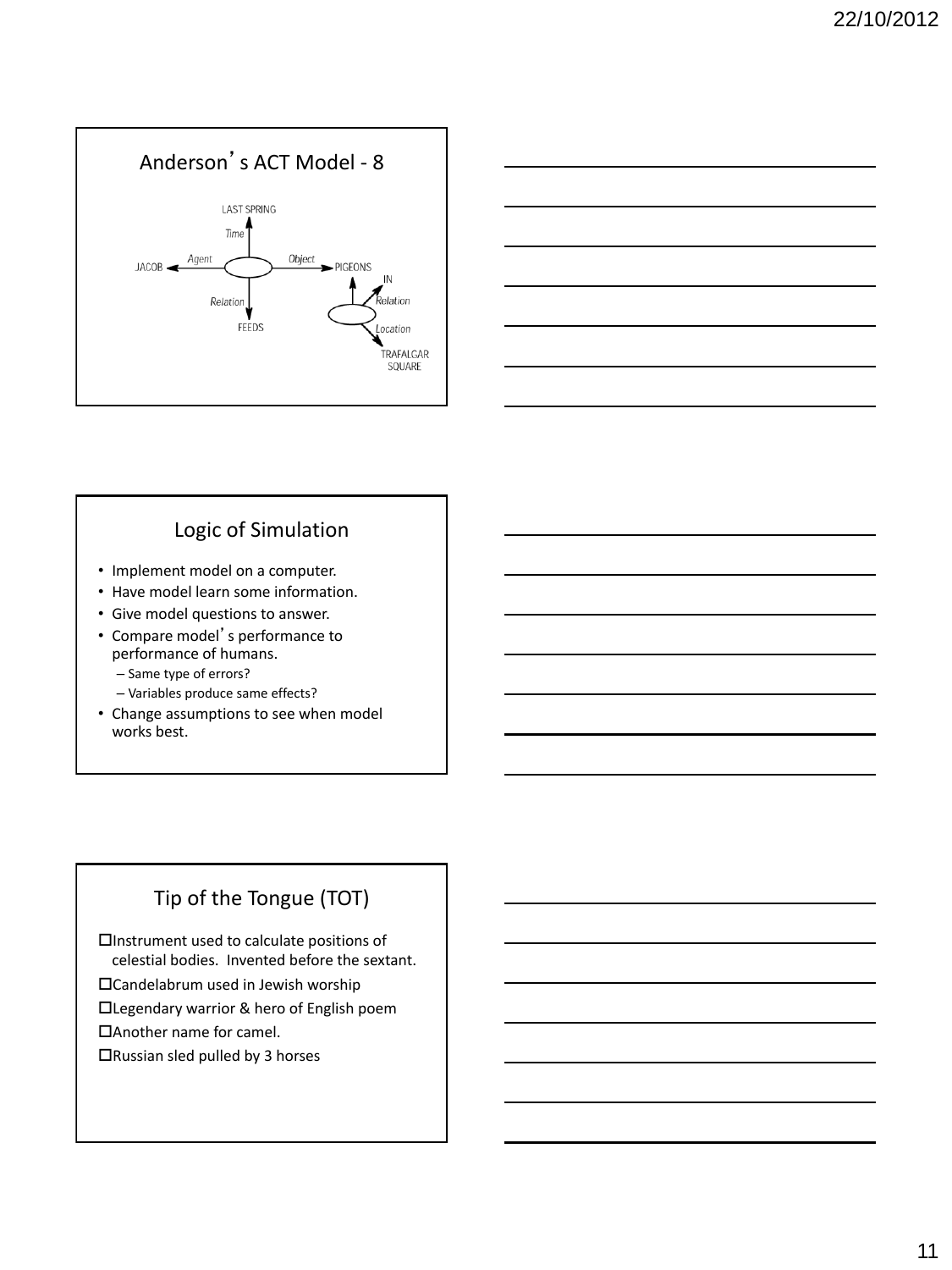## Tip of the Tongue - 2

- Can't recall target word, but often know first letter, number of syllables, stress pattern, some of the sounds
- We are in general memory area & there is lots of activation.
- Why can't we retrieve the word? Why doesn't activation spread to target node?
- Evidence against network model ???

### Finding Distant Connections – Weaknesses of Network Models

Many connections to and from individual concept

What happens when there are many connections from a node?

Activation of any single node very weak.

How far does activation spread from starting node?

 $\blacksquare$  If activation spreads beyond first node  $\rightarrow$  too many nodes activated weakly

### Inhibitory Effects – Winner Takes All

Need mechanism for selection of desired nodes. Want to inhibit irrelevant nodes.

- Node 1 connected to Nodes A to Z. Connections vary in strength.
- Assume inhibitory connections as well as excitatory  $\rightarrow$  the more active a node is the more it will inhibit a competing node node (Recall Lateral Inhibition)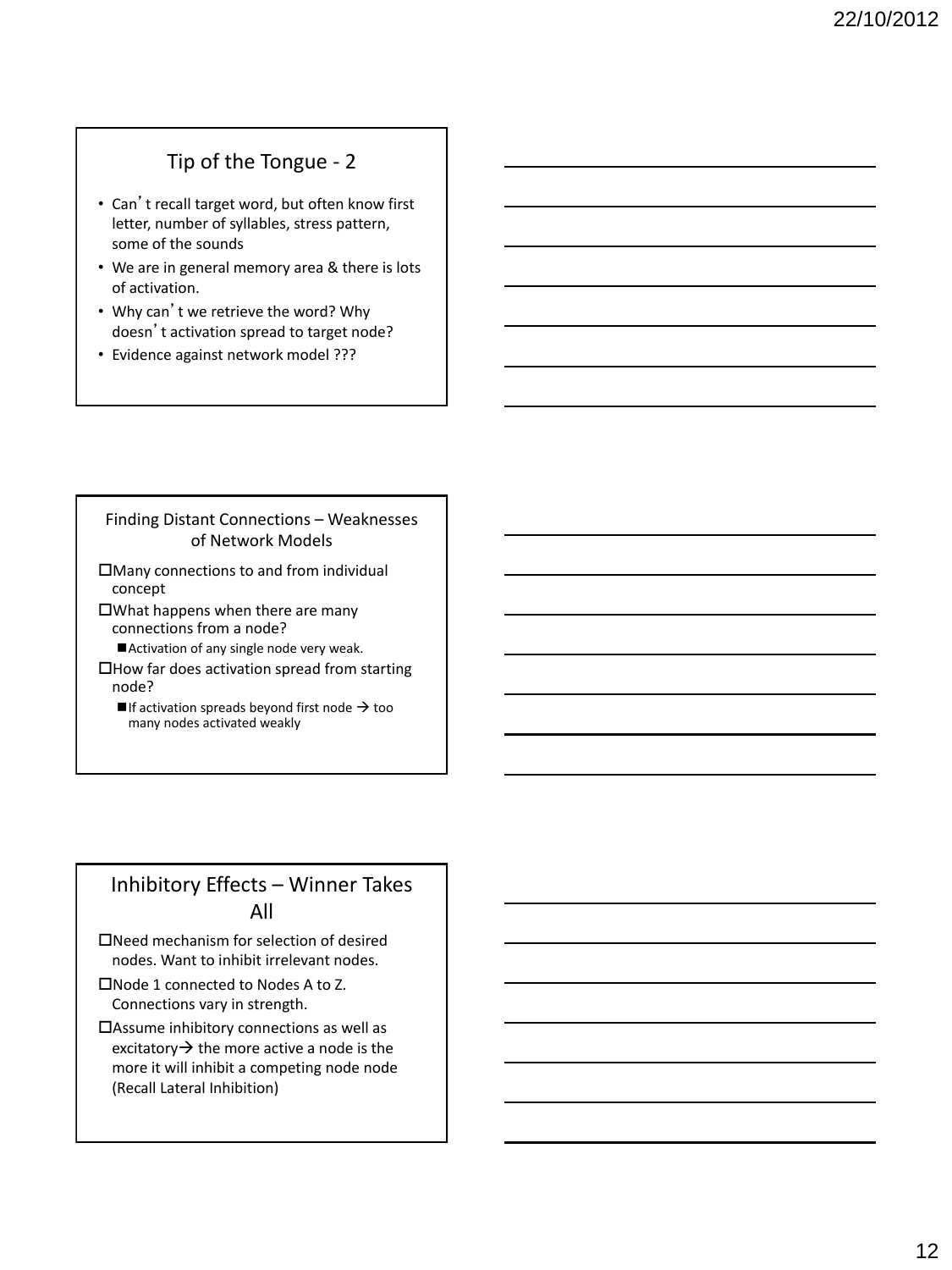## Inhibitory Effects – Winner Takes  $All - 2$

 $\Box$ Node M strongest  $\rightarrow$  inhibits weaker nodes

- Inhibitory connections will decrease activation in weakly associated nodes.
- Ultimately only most strongly connected node will be activated.
- $\Box$ Relevant node(s) receive activation from other sources (e.g. context)

# Winner Takes All – Retrieval Blocks & Incubation Effects

In TOT task, can retrieve related word which you know is not the target.

- Activation of non-target is high & blocks retrieval of target.
- Need to let activation decline (work on something else) & try to retrieve target later

Relevant cues help

Get reminiscence, incubation effect

## Connectionism: Parallel Distributed Processing

- Anderson's ACT model local representations (nodes) represent concepts or propositions
- PDP models: nodes have no meaning
	- $-$  Meaning is in *pattern* of connections and active nodes  $\rightarrow$ distributed representation
- Widespread activation pattern can evoke another widespread activation pattern
- $\rightarrow$  parallel activation spreading throughout brain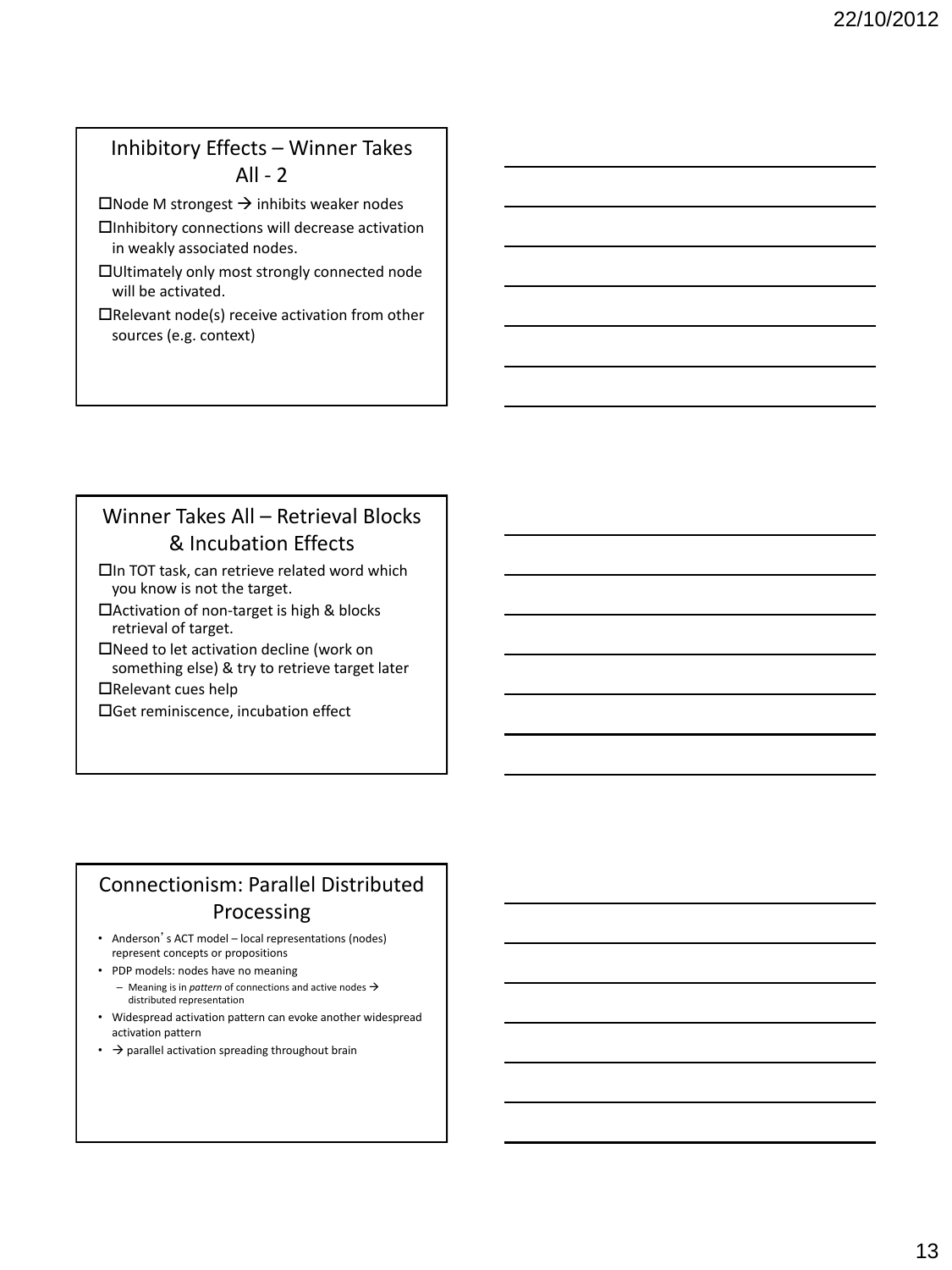## Connectionism: Parallel Distributed Processing - 2

 $\Box$  Learning = changing connection weights

 $\Box$ Thinking = nodes currently active

 $\Box$ Knowledge = how activation would flow

 $\Box$ After learning, activation flow is different than before. (new responses or associations)

 $\square$  No central executive, but activation patterns satisfy *simultaneous multiple constraints*

## Connectionism: Parallel Distributed Processing - 3

- Simultaneous Multiple Constraints
- Retrieval cue activates certain nodes
- Activation spreads to related nodes
- Target information what best satisfies all of the currently active nodes
- Review discussion of feature nets in Chapter 3
- Word *clock* activated because component bigrams activated.

Demo: Ladle rat rotten hut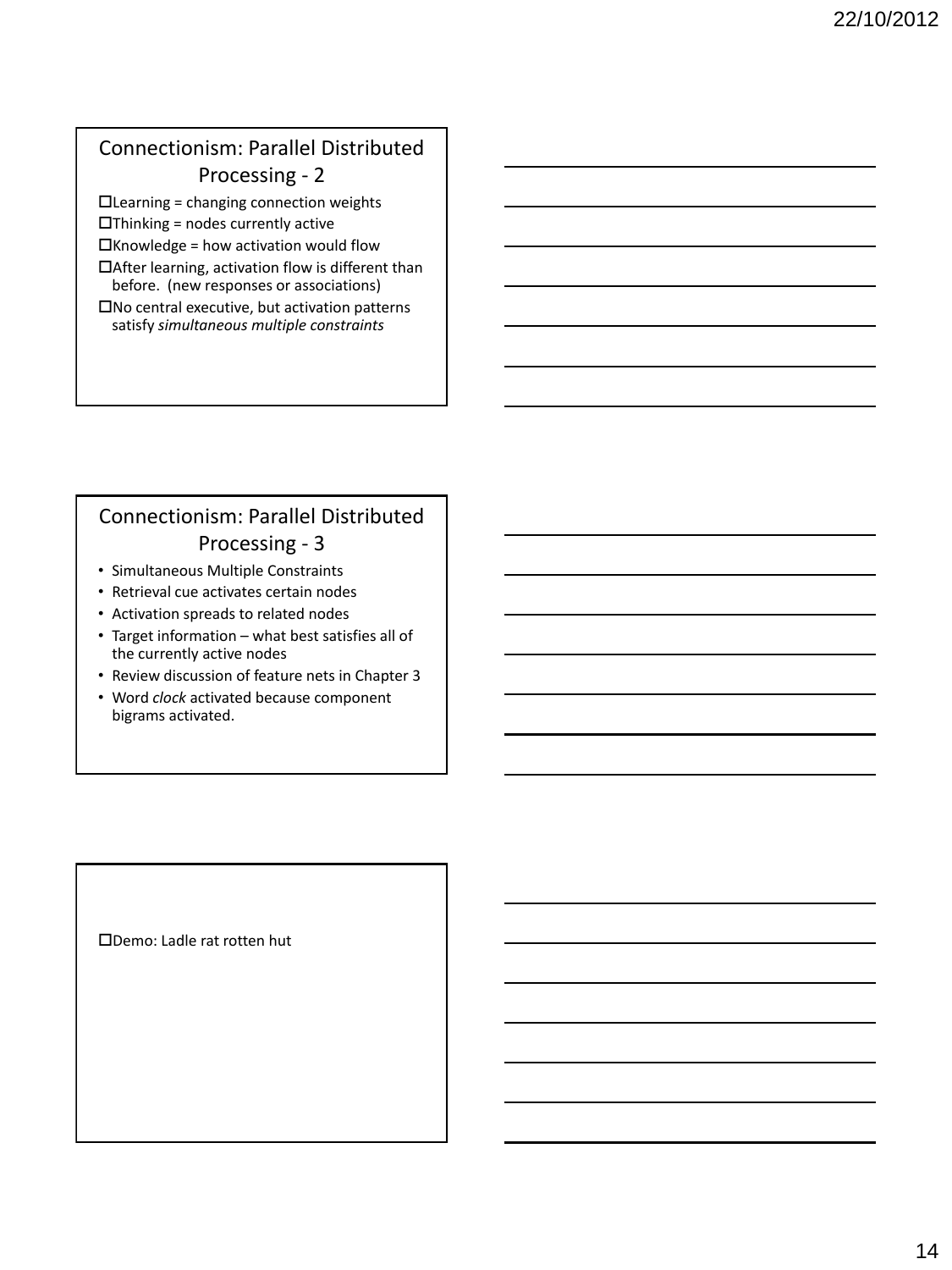### Connectionism: Learning

- Small amount of learning  $\rightarrow$  adjustment in many connection weights
- Adjustments must be made locally & in parallel throughout brain.
- No Central Executive to coordinate
- Learning algorithms depend on Contiguity
	- Iif two 'nodes' often active or inactive together  $\rightarrow$  get increase in connection weights  $\rightarrow$  activity in one 'node' increases activity in the other

### Back Progagation

Learning depends on Feedback

- **Error signal from external source sends** activation backwards to nodes activating the incorrect response
- Activation spreads backwards through network to weaken inappropriate links
- $\square$ Is there a parallel process in the brain? Does negative feedback decrease connection weights?

### Limits to Connectionist Models

#### • Make biological sense:

- neurons & nodes fire in all-or-none manner
- excitatory & inhibitory connections
- Summation of activation, thresholds
- bidirectional connections (top down & bottom up)
- Learning = adjustment of connection strength = changes in synaptic transmission
- Brain is a parallel processor
- Brain uses "divide-and-conquer" strategy
	- Different parts of brain deal with different tasks